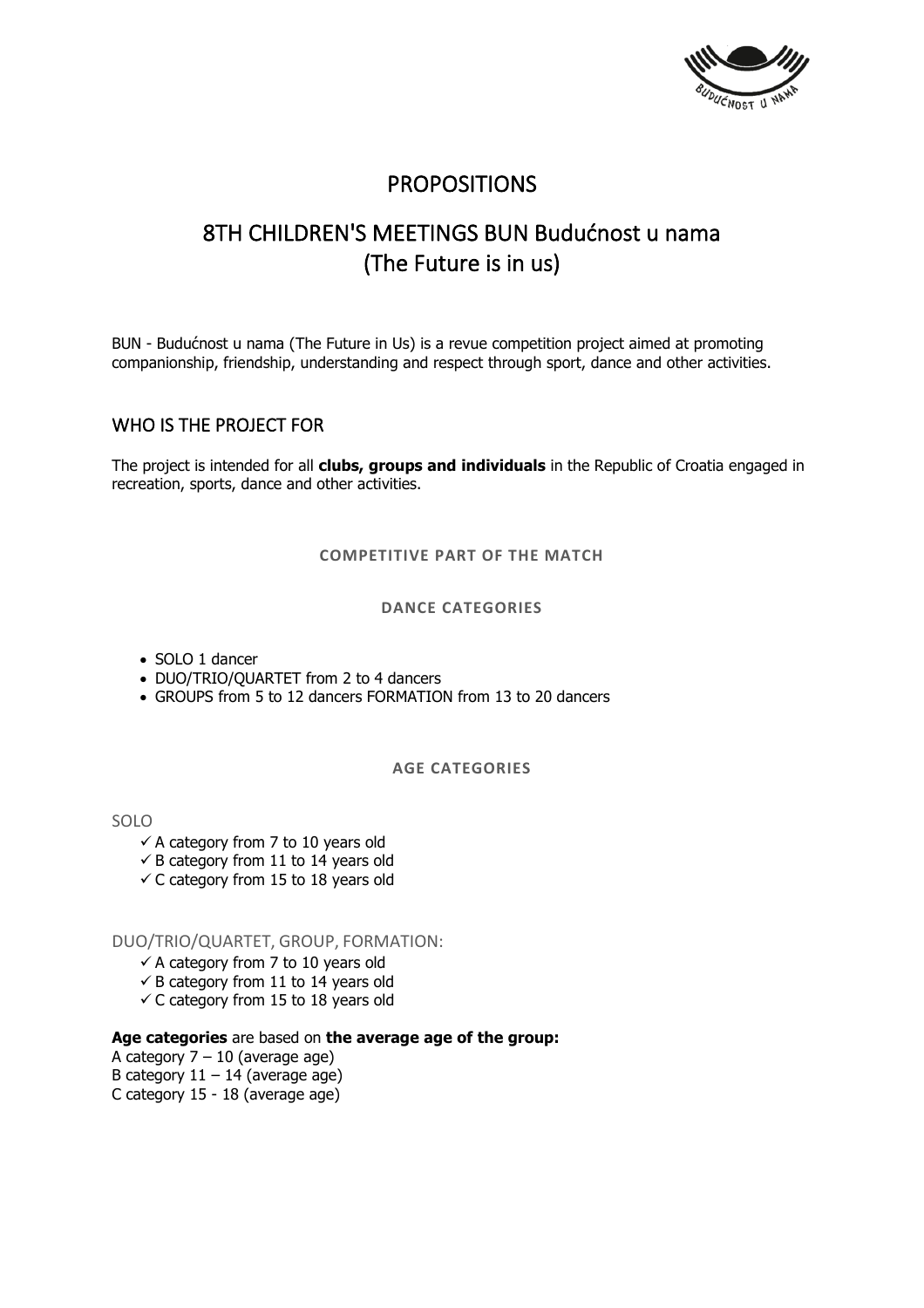

The categories of **duo/trio/quartet**, group and formation are **based on the average age of the group:**

- $\checkmark$  If the dancer is 10 years old on the day of the competition, according to the assessment of the dance educator, he or she can enter the older category
- $\checkmark$  The average counts: the sum of the years of all the performers in the choreography divided by the number of performers.

**Example:** 5 dancers compete in a group, 2 are 10, 1 is 11 and 2 are 13. Their year average is 11.4 and they are competing in Category B

If, for example, the group average is between 10 and 10.4; the group has an average of 10 years and belongs to category A; and if the average of the group is from 10.5 to 10.9 the group belongs to category B (the group has an average of years 11).

Therefore, the average of the years of a group is always rounded according to the mathematical average and calculation.

## **DANCE DISCIPLINES**

- 1. SOCIAL, ART, AND CLASSICAL DANCES (classical ballet, contemporary and modern dance, standard and Latin Americandance, jazz dance, showdance, acro dance\*)
- 2. URBAN dance expressions (hip hop, break dance, house, funk (popping, locking))
- 3. ACROBATIC dance expressions (acrobatic rock'n'roll, cheerleading, pom pom)
- 4. OPEN a category that combines 3 or more dance expressions

\* acro dance has the characteristics of artistic dances and gymnastics so for a fairer assessment it will be scored separately

#### **ADMISSION RULES**

#### PLEASE APPLY NEW CHOREOGRAPHIES ONLY

- 1. A club may apply for **multiple choreographies** by GROUP and FORMATION categories, provided that these choreographies are not performed by the same dancers - eg two groups of the same age with different dancers; a **dancer cannot compete against himself.**
- 2. The number of SOLO choreographs per dance club / group is **unlimited**, provided that **one dancer cannot perform two choreographies.**
- 3. One dance group / club can apply for **1 point in the competition part of the competition.**
- 4. **The maximum number** of dancers on stage is **20**.

## **RULES OF THE COMPETITION**

## **Choreography duration:**

SOLO, DUO/TRIO/QUARTET 1-2 min GROUP, FORMATION 2-3 min \*allowed deviation is +/- **5 %**